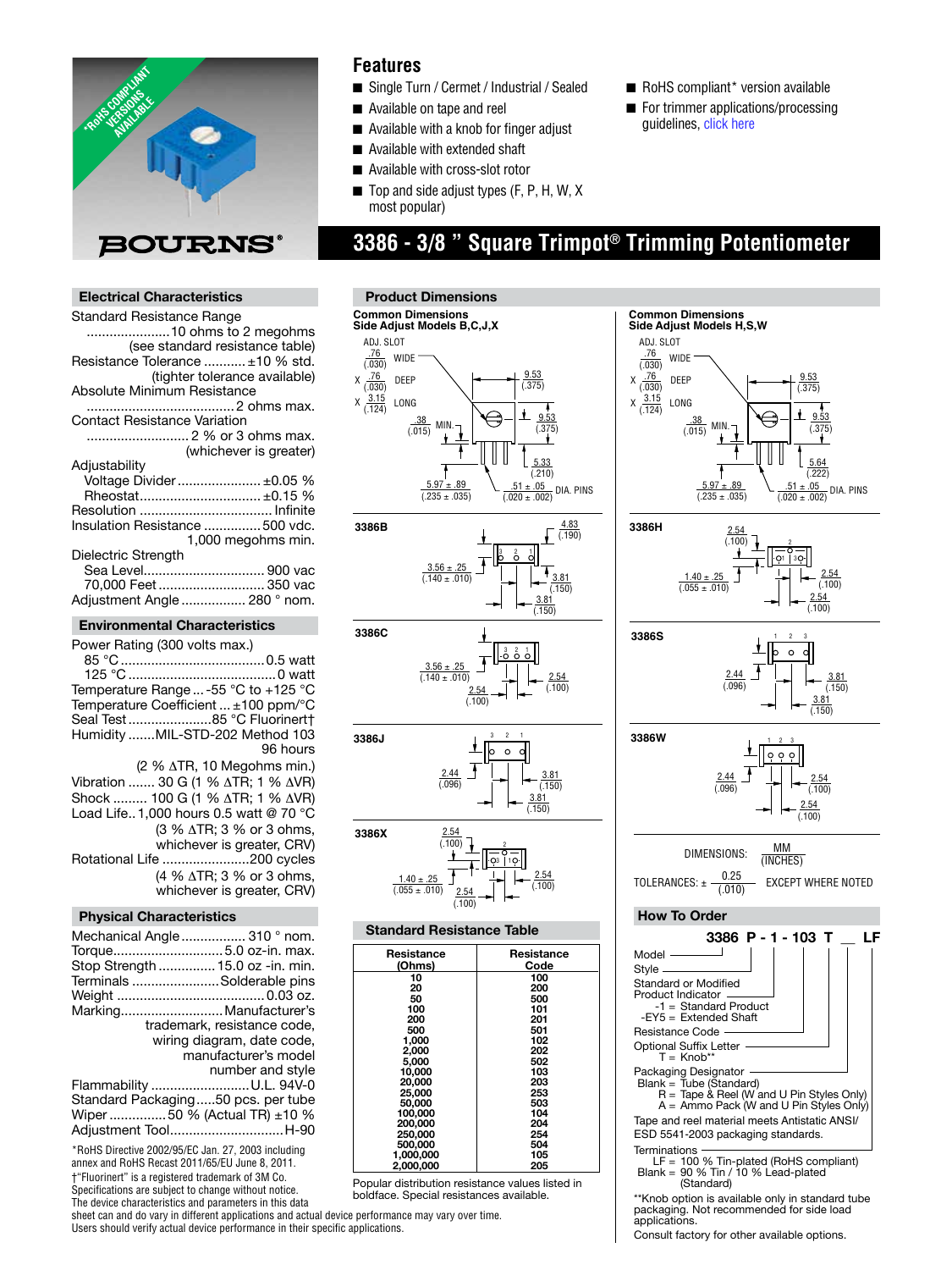# **3386 - 3/8 " Square Trimpot® Trimming Potentiometer**

## **BOURNS'**



Specifications are subject to change without notice.

ADJ. SLOT  $\frac{5.59}{(.220)}$ x (<u>.040</u>) WIDE 1.40  $X(\overline{.055})$  DEEP

7.87 (.310)

LONG

The device characteristics and parameters in this data sheet can and do vary in different applications and actual device performance may vary over time. Users should verify actual device performance in their specific applications.